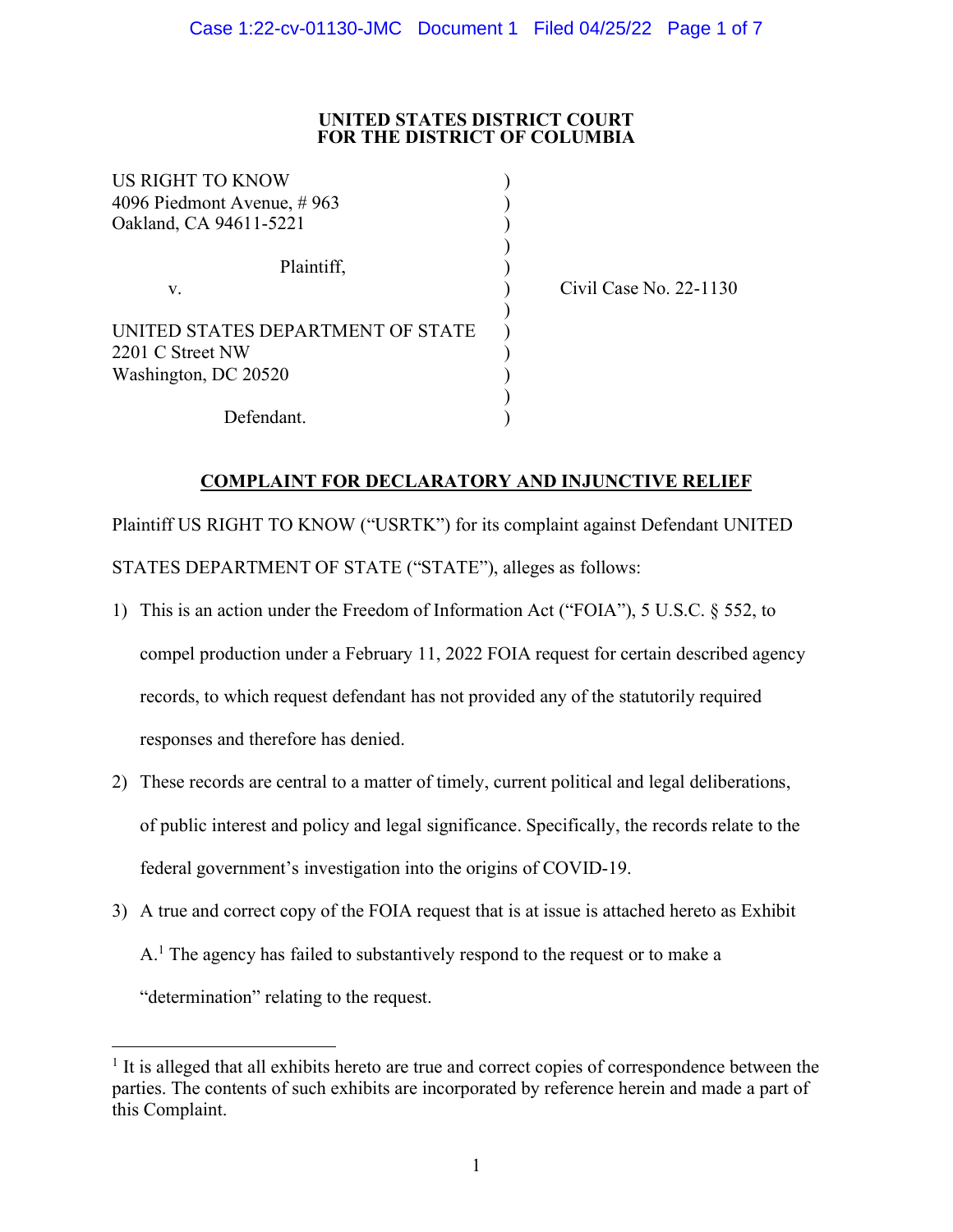## Case 1:22-cv-01130-JMC Document 1 Filed 04/25/22 Page 2 of 7

- 4) Plaintiff requested fee waiver on multiple bases, but Defendant initially failed to make any determination relating to the Plaintiff's fee waiver request. Defendant finally granted the request by email dated April 21, 2022.
- 5) Defendant acknowledged the request and assigned it tracking number F-2022-04853. See Exhibit B. Defendant also wrote that "unusual circumstances" would prohibit it from responding to the request within 20 calendar days. However, the listed circumstances (the need to gather records from one or more offices) are hardly unusual. In that same correspondence, the Defendant postponed making a determination relating to Plaintiff's request for a fee waiver until some unspecified time in the future.<sup>2</sup>
- 6) Having heard nothing from defendant regarding the February 22, 2022 request other than the initial acknowledgement letter, on March 24, 2022, Plaintiff again wrote to the Defendant to request that it issue a legally-required "determination" relating to the request. See Exhibit C.
- 7) On April 19, 2022, Defendant responded by stating that the request was in process and that it anticipated completing its response by October of 2024. But the Department again postponed making any "determination" relating to Plaintiff's request for a fee waiver, and the Department also failed to set forth any "determination" relating to whether it would comply with the underlying request for records or what exemptions it might invoke.3
- 8) Defendant State Department's failure to provide Plaintiff with the requisite records or determination affirming the Department's processing of Plaintiff's requests at issue in

<sup>&</sup>lt;sup>2</sup> Defendant later granted the fee waiver request by email dated April 21, 2022.

<sup>3</sup> See ¶4 and fn. 2, *supra*.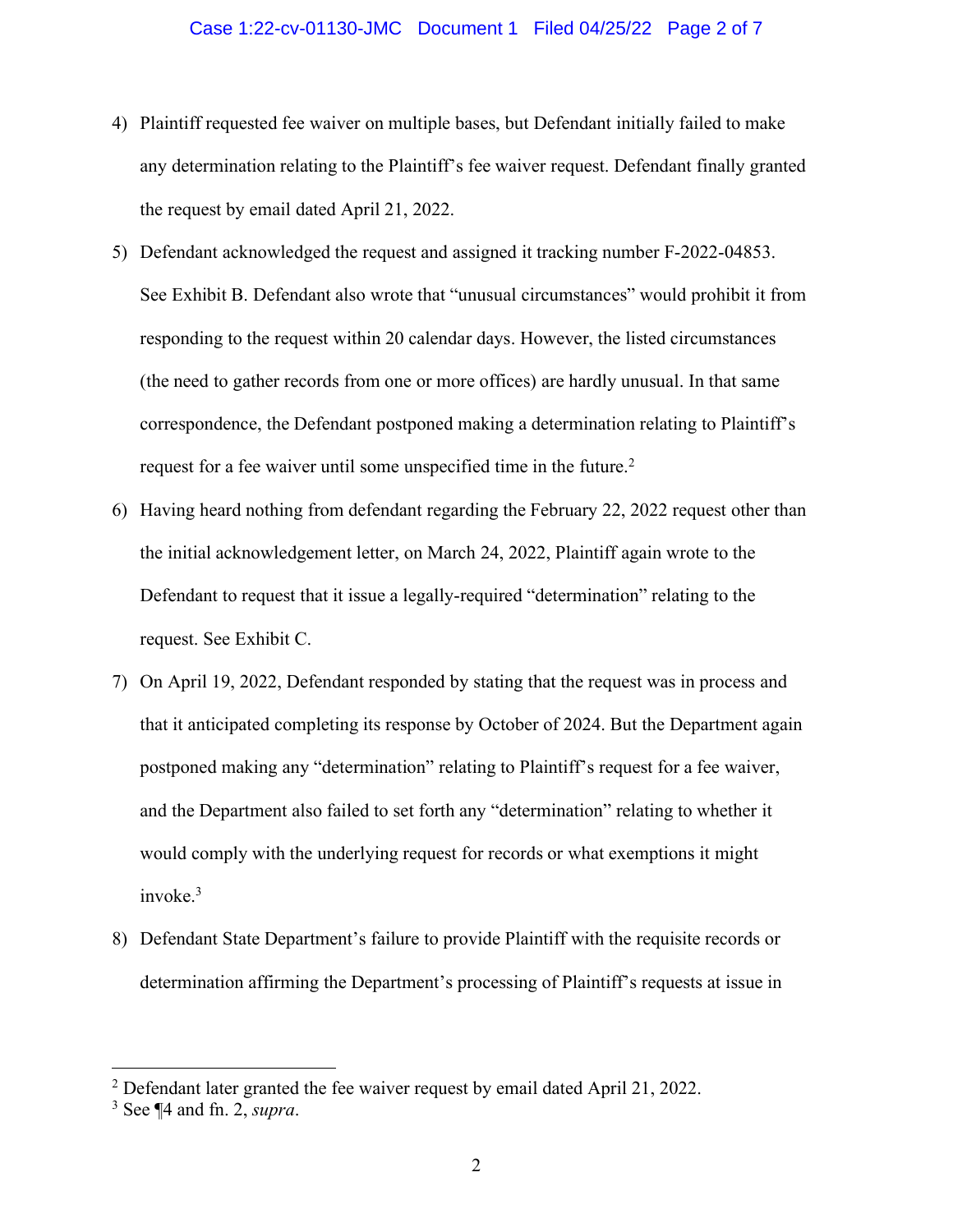#### Case 1:22-cv-01130-JMC Document 1 Filed 04/25/22 Page 3 of 7

this matter by, e.g., providing an initial determination of the number of responsive records it intends to release or withhold within the 20-day time limit established under 5 U.S.C.S. § 552(a)(6)(A)(i), violates FOIA as also articulated by this Court in *Citizens for Responsibility and Ethics in Washington* (*CREW) v. Federal Election Commission*, 711 F.3d 180 (D.C. Cir. 2013). Under *CREW*, agencies must "inform the requester of the scope of the documents that the agency will produce, as well as the scope of the documents that the agency plans to withhold under any FOIA exemptions" within the statutory deadline of 20 working days.

- 9) Defendant State's failure to respond in any meaningful way, whatsoever, despite the passage of approximately ten weeks and specific requests by Plaintiff, has constructively exhausted all of Plaintiff's administrative remedies, leaving Plaintiff no choice but to file this lawsuit to compel State to comply with the law regarding release of agency records.
- 10) In this context, Plaintiff asks this Court to compel State to release records responsive to its FOIA request, and to provide an index of any claimed exempt material.

#### **PARTIES**

- 11) Plaintiff USRTK is a nonprofit investigative research group focusing on promoting transparency for public health. It works globally to expose corporate wrongdoing and government failures that threaten the integrity of health, the environment, and the food system. Since 2015, it has obtained, posted online, and shared with the media, tens of thousands of industry and government documents, including many obtained through judicial enforcement of open records laws. Tens of thousands of pages of documents obtained by USRTK are now available for free public access.
- 12) Defendant State Department is a federal agency headquartered in Washington, DC.

3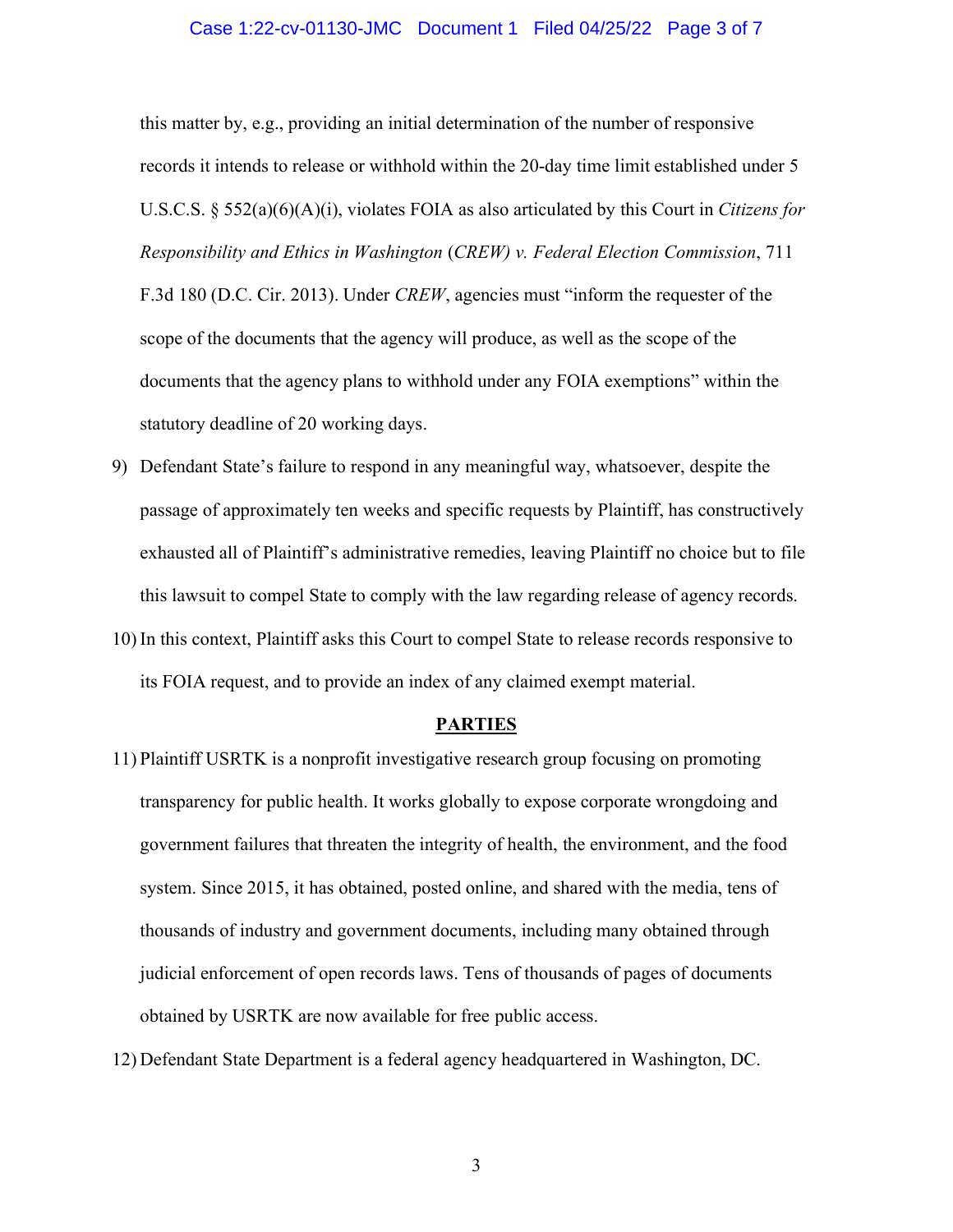#### **JURISDICTION AND VENUE**

- 13) This Court has jurisdiction pursuant to 5 U.S.C. § 552(a)(4)(B), because this action is brought in the District of Columbia, and 28 U.S.C. § 1331, because the resolution of disputes under FOIA presents a federal question.
- 14) Venue is proper under 5 U.S.C. § 552(a)(4)(B) and 28 U.S.C. § 1391(e) because the records are likely located in Washington, D.C., and because defendant State is a federal agency.

## **STATUTORY BACKGROUND**

- 15) FOIA provides that a requesting party is entitled to a substantive agency response within twenty working days, including a determination of whether the agency intends to comply with the request. 5 U.S.C.  $\S$  552(a)(6)(A)(i). Within that deadline, the agency must also "determine and communicate the scope of the documents it intends to produce and withhold, and the reasons for withholding any documents," and "inform the requester that it can appeal whatever portion of" the agency's "determination" is adverse to the requestor. *CREW v. FEC*, 711 F.3d 180, 188 (D.C. Cir. 2013); *accord Shermco Industries v. Secretary of U.S. Air Force*, 452 F. Supp. 306, 317 (N.D. Tex. 1978).
- 16) 5 U.S.C.  $\S 552(a)(6)(A)$  prescribes that the 20-day time limit shall not be tolled by the agency except in two narrow scenarios: The agency may make one request to the requester for information and toll the 20-day period while it is awaiting such information that it has reasonably requested from the requester,  $\S 552(a)(6)(A)(ii)(I)$ , and agencies may also toll the statutory time limit if necessary to clarify with the requester issues regarding fee assessment. §  $552(a)(6)(A)(ii)(II)$ . In either case, the agency's receipt of the requester's response to the agency's request for information or clarification ends the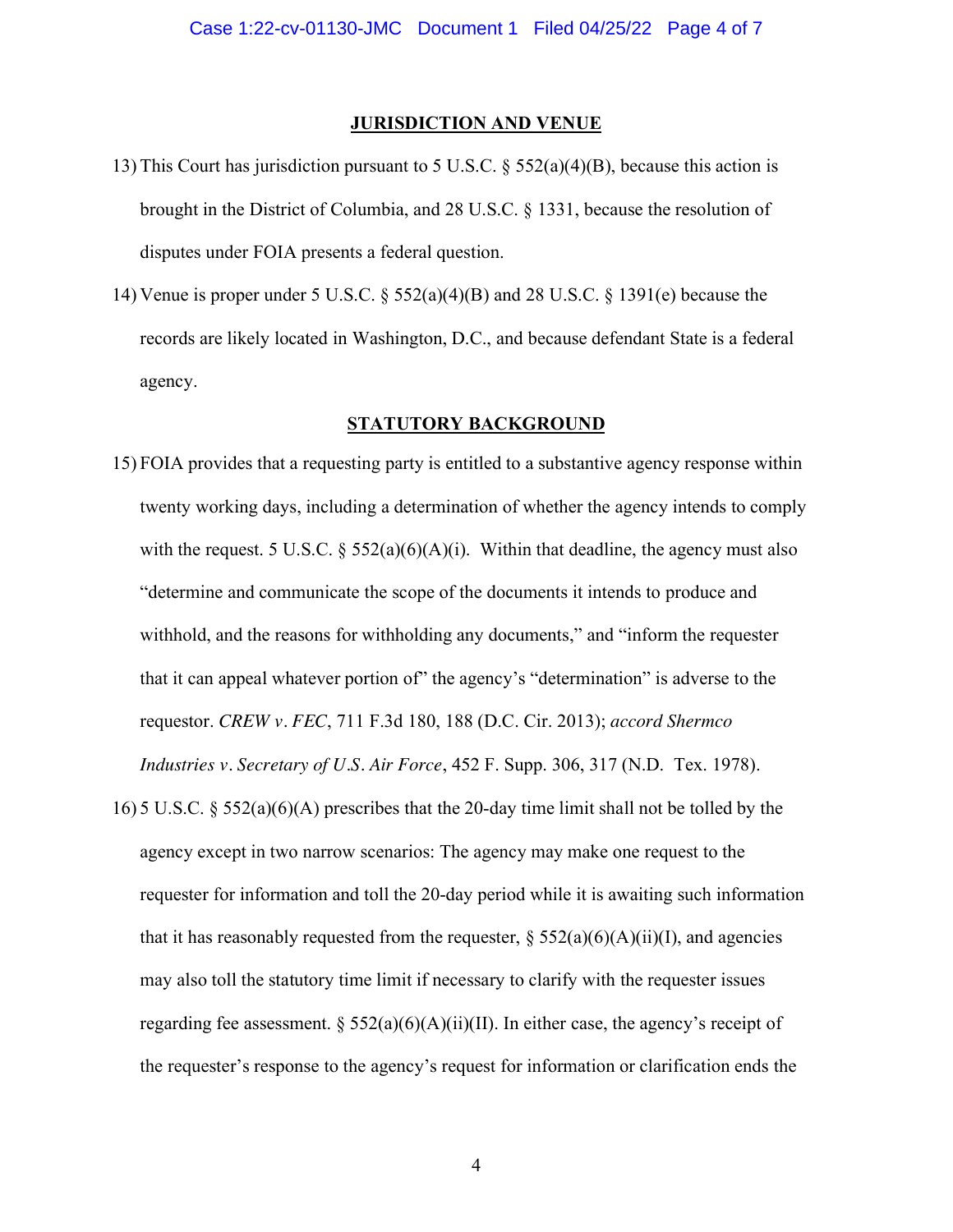#### Case 1:22-cv-01130-JMC Document 1 Filed 04/25/22 Page 5 of 7

tolling period. Neither apply here as State did not seek additional information from plaintiff regarding the request at issue in this suit.

- 17) State owed USRTK *CREW*-compliant responses to the request, including a "determination" as that term is defined in *CREW v. FEC*, 711 F.3d 180, 188 (D.C. Cir. 2013), by approximately March 11, 2022 (or at the latest March 25, 2022, if State had demonstrated "unusual circumstances" truly prevented an earlier response). To date, however, State has provided no substantive response or "determination" with respect to the request at issue.
- 18) In *Bensman v. National Park Service*, 806 F. Supp. 2d 31 (D.D.C. 2011) this Court noted: "[The effect of] the 2007 Amendments was to impose consequences on agencies that do not act in good faith or otherwise fail to comport with FOIA's requirements. See S. Rep. No. 110-59. To underscore Congress's belief in the importance of the statutory time limit, the 2007 Amendments declare that '[a]n agency shall not assess search fees… if the agency fails to comply with *any time limit*' of FOIA" (*emphasis* added).
- 19) State is now past its statutory period for issuing such determinations on the abovedescribed request without providing any substantive response to Plaintiff's request. Among the consequences of State's violation(s) of the statutory time limits of FOIA, is that State cannot now seek fees.
- 20) Defendant State is improperly denying Plaintiff access to agency records in violation of FOIA.

# **FIRST CLAIM FOR RELIEF Duty to Produce Records – Declaratory Judgment**

21) Plaintiff re-alleges paragraphs 1-20 as if fully set out herein.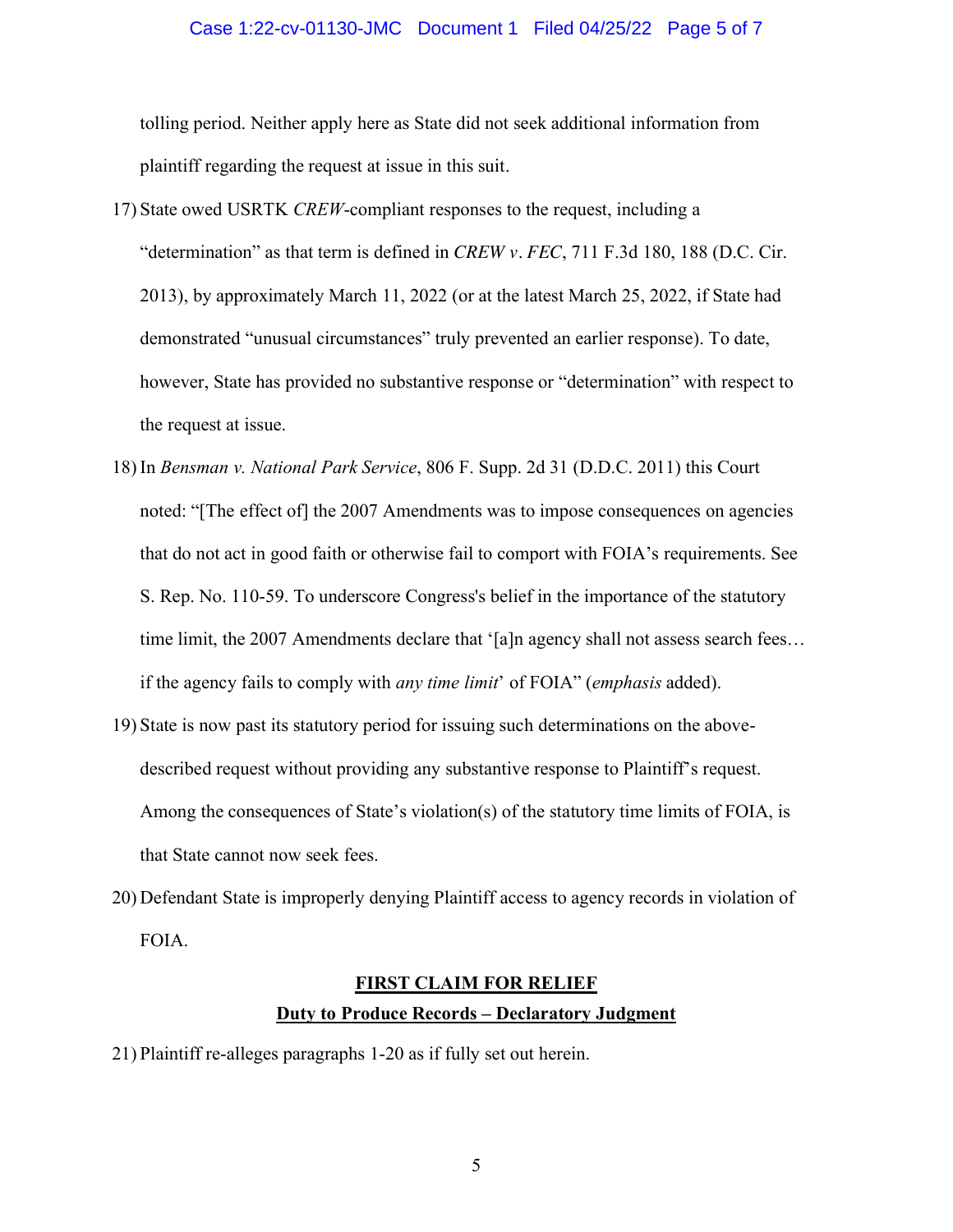## Case 1:22-cv-01130-JMC Document 1 Filed 04/25/22 Page 6 of 7

- 22) Plaintiff has sought and been denied production of responsive records reflecting the conduct of official business.
- 23) Plaintiff has a statutory right to the information it seeks and that defendant has unlawfully withheld.
- 24) Plaintiff is not required to further pursue administrative remedies.
- 25) Plaintiff asks this Court to enter a judgment declaring that:
	- a. Plaintiff is entitled to records responsive to its FOIA request described above, and any attachments thereto, but State failed to provide them; and that
	- b. State's processing of Plaintiff's FOIA request described above is not in accordance with the law, and does not satisfy State's obligations under FOIA; and that
	- c. State must now produce records responsive to Plaintiff's request and must do so at no cost to the Plaintiff.

# **SECOND CLAIM FOR RELIEF Duty to Produce Records – Injunctive Relief**

- 26) Plaintiff re-alleges paragraphs 1-25 as if fully set out herein.
- 27) Plaintiff is entitled to injunctive relief compelling State to produce the records responsive to the FOIA request described in this pleading.
- 28) Plaintiff asks the Court to enter an injunction ordering State to produce to Plaintiff, within 10 business days of the date of the order, the requested records sought in Plaintiff's FOIA request described above, and any attachments thereto.
- 29) Plaintiff asks the Court to order the parties to consult regarding withheld documents and to file a status report to the Court within 30 days after plaintiff receives the last of the produced documents, addressing defendant's preparation of a *Vaughn* log and a briefing